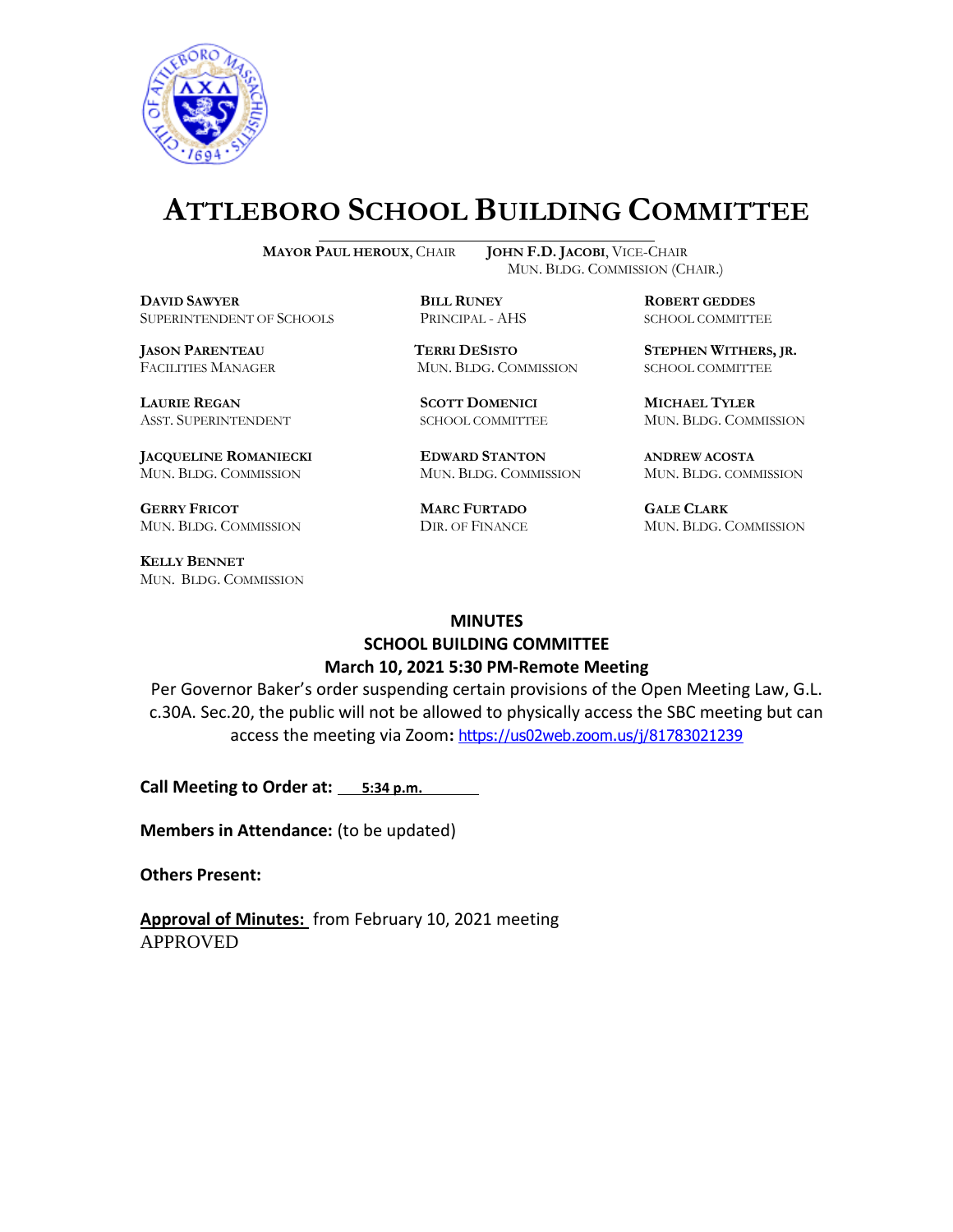### **Bills & Payments:**

APPROVED

| Vendor                    | Invoice #             | Invoice | Amount         |
|---------------------------|-----------------------|---------|----------------|
|                           |                       | Date    |                |
| Skanska                   | 1316825-000-14379-54  | 3/5/21  | \$120,355.00   |
| Kaestle Boos              | 16027.00-49           | 2/26/21 | \$109,657.00   |
| Consigli                  | <b>Application 22</b> | 2/28/21 | \$7,819,152.79 |
| Intertek                  | 316994                | 2/24/21 | \$1,850.00     |
| STV   DPM                 | 90019827              | 2/9/21  | \$1,415.25     |
| STV   DPM                 | 90020160              | 3/9/21  | \$1,453.50     |
| <b>Briggs Engineering</b> | 217852                | 1/30/21 | \$11,597.50    |
| FedEx                     | 7-276-62523           | 2/15/21 | \$17.42        |
| <b>Total</b>              |                       |         | \$8,065,498.46 |

## **Attleboro High School-project update:**

## **Consigli:**

## 1. Construction Update

Roof is substantially complete. Roofer still on site to complete edge metal and detailing. South elevation of academic building – brick is done, permanent windows with glass are complete. South elevation staging will begin when weather gets better to continue masonry/block activities in this area. North elevation there is a lot of permanent brick and curtain wall frames installed.  $1<sup>st</sup>$  floor storefront frames installed. Glass coming next week for these elevations. AVB on exterior of building is ongoing.

Interior - 4<sup>th</sup> floor lab casework ongoing. Ceiling framing and grid ongoing. Painting is underway. Finish corridor gyp. Classroom mockup storage in place. Framing and drywall on gong throughout 2-3.  $1<sup>st</sup>$  floor will be last section in academic building to get framing and drywall. MEP's going in. South buildings work on going. Spray fireproofing, MEP rough, exterior walls closing in. Interior CMU to begin next week. Miscellaneous metal work ongoing.

This Saturday permanent temporary power will be switched over. This means we can get rid of all the temp generators on site. National Grid will bill the project (budgeted into the project cost). Nothing new to report for Western Fields - Punchlist items taken care of. Couple minor ones this week to be addressed. KBA to backpunch.

The north/south RWD connector will be paved and completed in time for the turnover of the new building in June of 2022. Will be open for travel at that time. The arch to middle school is temporary – it will be reworked and completed along with the rotary completion for the June 2022 turnover.

#### 2. CR/CT Log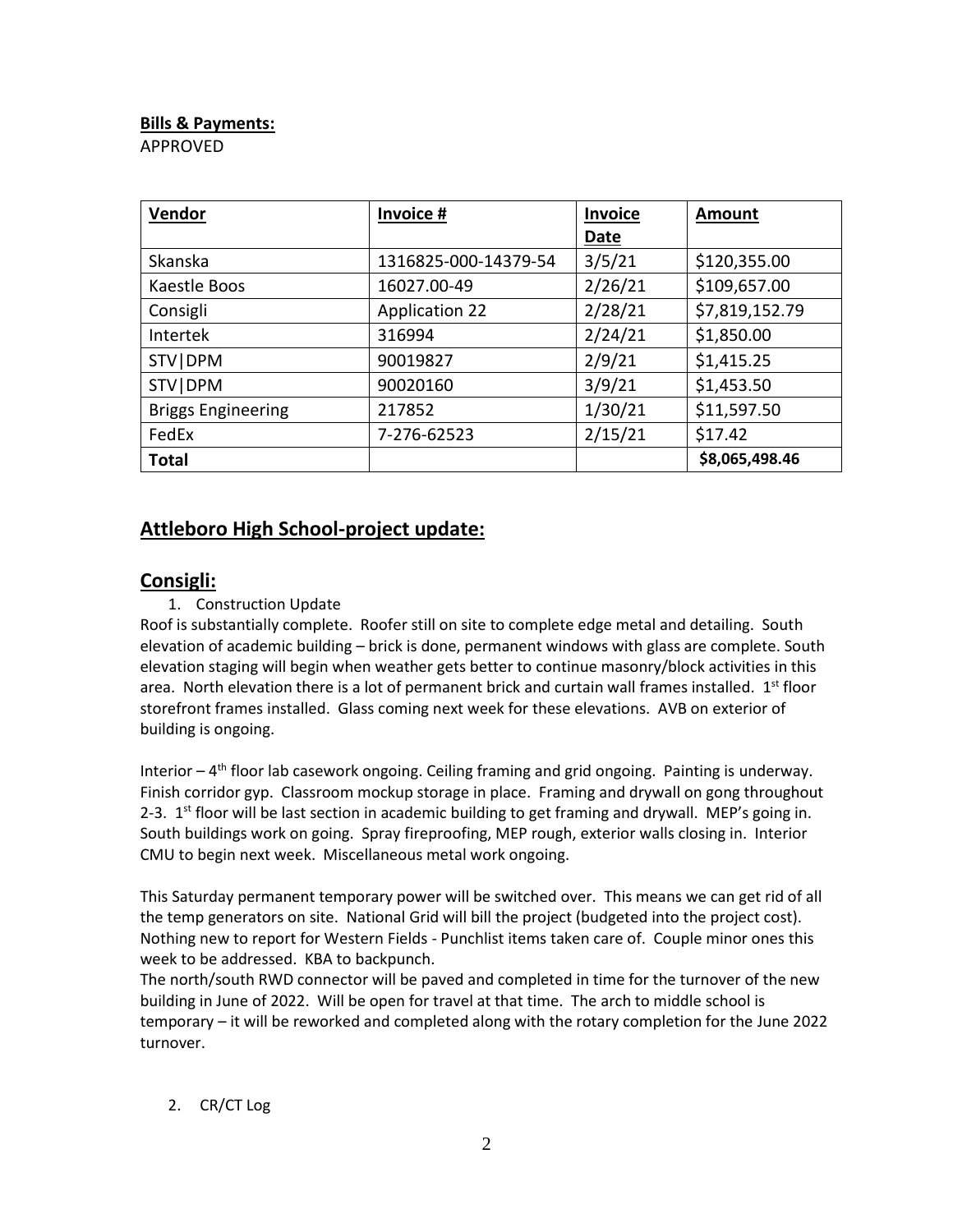- a. Approvals for
	- i. GCT003 Roof Edge Safety Coordination \$18,352.92
	- ii. GCT014 Area E Canopy Revisions \$65,811.86
	- iii. GCT016 120v Power Connection at RTUs \$25,375.64
- 3. Allowance Log
- 4. GCO#6 \$20,316.59
	- a. GCR028 Stair Revisions \$8,548.24
	- b. GCR034 Soffit revisions \$17,612.08
	- c. GCR036 Cafeteria Duct Damper (\$5,843.73)
	- d. GCR 037 Central Office Layout \$0.00
	- e. GCR047 Electrical outlet revisions \$0.00 **APPROVED**

#### **KBA**

Design services TV studio: Currently \$270,000 equipment allowance. Within GMP to procure equipment at a later date during construction. Intent was to utilize these funds allocated procuring equipment for the TV studio and video wall not on design services. Proposal from CES for additional services. These would come out of Other Basic Services which is already part of KBA's fee structure. \$21,000 to be voted to used out of KBA's Other Basic Services Fee. DoubleACS has been involved in the design process along with KBA to ensure any infrastructure will

be included in the new building. Additionally, there are accommodations for them to bring their mobile tv truck to the high school and plug in from the outside of the building.

\$21,000 is already in the project budget as part of KBA's contract (additional services). Utilizing the pool of money for those additional services.

Motion to authorize CES to engage additional services under their existing contract. APPROVED

Outdoor classroom: Updated plans so that the walkway is behind the classroom space. Just slid classroom to the north. Currently it is out for pricing. Concept looks to answer the questions raised at last SBC meeting. Question: How many individual classrooms in the high school? 63ish (academic classrooms + teaching areas in CTE areas). Is it really shared? Who will actually be using this space. Is it reimbursable by the MSBA? No it is not – there is no reimbursement because it would be part of the site which has met its reimbursement cap. Not concerned about sharing the space – space will have to be scheduled.

Discussed this morning some additional signage for the outdoor areas Sized to accommodate a full class of 24.

Bill Runey Naming of Blue Pride Area/Retail Spaces/Branding: Since the project started have been using the term "mall" as a placeholder for the area where the retail spaces will be located. Restaurant, cosmetology, partnership with Bristol County Savings and graphic design program. Started thinking about name and branding for these spaces. Term "mall" is no longer appropriate. Worked with senior design student (AHS) who came up with some designs. Took to committee for review, noted this is a community space to showcase the programs and student participation. Thought marketplace gave the community the sense they are open for business and invite public to come in. Presented to full committee and passed unanimously as the "Blue Pride Marketplace".